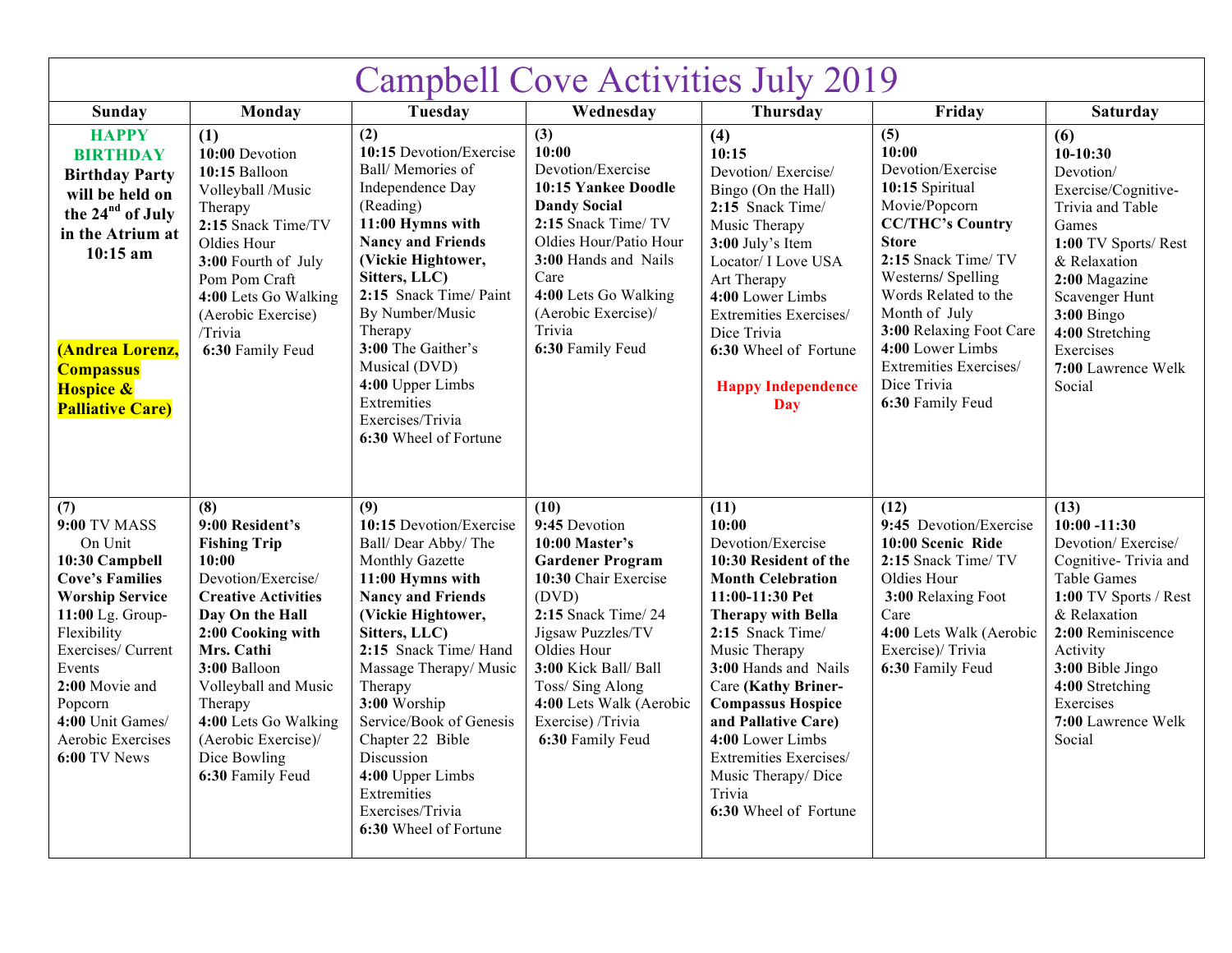| (14)<br><b>9:00 TV MASS</b><br>On Unit<br>10:30 Campbell<br><b>Cove's Families</b><br><b>Worship Service</b><br>11:00 Lg. Group<br>Exercise/News &<br><b>Current Events</b><br>$2:00$ Movie $\&$<br>Popcorn<br>4:00 Unit Games/<br>Aerobic Exercises<br>6:00 TV News  | (15)<br>10:00 Devotion/<br>Exercise<br>10:15 Picture Painting<br>2:00 Garden Party<br>with Mrs. Sue Berry<br>3:00 Patio Hour/<br>Socialization<br>4:00 Lets Walk<br>(Aerobic Exercise)/<br>Dice Bowling<br>6:30 Family Feud                           | (16)<br>10:15 Devotion/<br>Exercise Ball/July's<br>Cross Off the Word<br>11:00 Hymns with<br><b>Nancy and Friends</b><br>2:15 Snack Time/ Paint<br>By Number/ Music<br>Therapy<br>3:00 The Gaither's<br>Musical (DVD)<br>4:00 Upper Limbs<br>Extremities<br>Exercise/Trivia<br>6:30 Wheel of Fortune                                                                           | (17)<br>10:00 Devotion/<br>Exercise<br>10:15 July's Bingo<br>2:15 Snack Time/ Patio<br>Hour/Easy Does It Trivia<br>3:00 Fun Fitness with<br><b>Terry</b><br>4:00 Lets Walk (Aerobic<br>Exercise) /Trivia<br>6:30 Family Feud | (18)<br><b>Destination Station</b><br>10:15 Devotion/<br>Exercise/Which Word is<br>Spelled Correctly/<br>Shooting the Moon<br>Reading/Lets Go<br>Walking<br>2:15 Snack Time/ Word<br>Search Puzzle/Music<br>Therapy<br>3:00 Hand and Nail<br>Care<br>4:00 Lower Limbs<br>Extremities Exercises/<br>Dice Trivia<br>6:30 Wheel of Fortune                       | (19)<br>10:00<br>Devotion/Exercise<br>10:15 The Quilting<br>Club (Lindsey Leggett,<br><b>Kindred Hospice</b> )<br>2:15 Snack Time/TV<br>Westerns/ Art Therapy<br>3:00 Relaxing Foot<br>Care<br>4:00 Lets Walk (Aerobic<br>Exercise)/ Trivia<br>6:30 Family Feud                                           | (20)<br>$10-10:30$<br>Devotion/Exercise/<br>Cognitive-Trivia and<br><b>Table Games</b><br>1:00 TV Sports/Rest<br>& Relaxation<br>2:00 Magazine<br>Scavenger Hunt<br><b>3:00 Bingo</b><br>4:00 Stretching<br>Exercises<br>7:00 Lawrence Welk<br>Social     |
|-----------------------------------------------------------------------------------------------------------------------------------------------------------------------------------------------------------------------------------------------------------------------|-------------------------------------------------------------------------------------------------------------------------------------------------------------------------------------------------------------------------------------------------------|--------------------------------------------------------------------------------------------------------------------------------------------------------------------------------------------------------------------------------------------------------------------------------------------------------------------------------------------------------------------------------|------------------------------------------------------------------------------------------------------------------------------------------------------------------------------------------------------------------------------|---------------------------------------------------------------------------------------------------------------------------------------------------------------------------------------------------------------------------------------------------------------------------------------------------------------------------------------------------------------|-----------------------------------------------------------------------------------------------------------------------------------------------------------------------------------------------------------------------------------------------------------------------------------------------------------|-----------------------------------------------------------------------------------------------------------------------------------------------------------------------------------------------------------------------------------------------------------|
| (21)<br><b>9:00 TV MASS</b><br>On Unit<br>10:30 Campbell<br><b>Cove's Families</b><br><b>Worship Service</b><br>11:00 Lg. Group-<br>Flexibility<br>Exercises/ Current<br>Events<br>2:00 Movie and<br>Popcorn<br>4:00 Unit Games/<br>Aerobic Exercises<br>6:00 TV News | (22)<br>10:00 Devotion/<br>Exercise<br>10:15 Cooking with<br><b>Sharon</b><br>2:15 Snack Time/ TV<br>Oldies Hour/ Swim<br>Categories<br>3:00 Patio<br>Hour/Socialization<br>4:00 Lets Walk<br>(Aerobic Exercise)/<br>Dice Bowling<br>6:30 Family Feud | (23)<br>10:15 Devotion/Exercise<br><b>Ball/Item Locator</b><br>11:00 Hymns with<br>Nancy and<br><b>Friends(Vickie</b><br>Hightower, Sitters,<br>LLC)<br>2:15 Snack Time/Hand<br>Massage Therapy/Music<br>Therapy<br>3:00 Worship<br>Service/Book of Genesis<br>Chapter 23 Bible<br>Discussion<br>4:00 Upper Limbs<br>Extremities Exercises/<br>Trivia<br>6:30 Wheel of Fortune | (24)<br>10:00 Devotion/Exercise<br>10:15 July's Resident<br><b>Birthday Party</b><br>2:00 Snack Time/24<br>Pieces Jigsaw Puzzle<br><b>3:00 Bingo</b><br>4:00 Lets Walk (Aerobic<br>Exercise) /Trivia<br>6:30 Family Feud     | (25)<br><b>Destination Station:</b><br>10:15 Devotion/<br>Exercise/Word<br>Generation/ Cross Off<br>the Word/<br>Lets Go Walking<br>2:15 Snack Time/<br>Music Therapy<br>3:00 Hands and Nails<br>Care (Kathy Briner-<br><b>Compassus Hospice</b><br>and Pallative Care)<br>4:00 Lower Limbs<br>Extremities Exercises/<br>Dice Trivia<br>6:30 Wheel of Fortune | (26)<br>9:45 Devotion/Exercise<br>10:30 Strut Your Mutt<br><b>Contest (Bridget</b><br><b>Rochelle, Home</b><br><b>Instead Senior Care)</b><br>2:15 Snack Time/ TV<br>Oldies Hour/Pet Word<br>Search Puzzle<br>3:00 Relaxing Foot Care<br>4:00 Lets Walk (Aerobic<br>Exercise)/ Trivia<br>6:30 Family Feud | (27)<br>$10:00 - 11:30$<br>Devotion/Exercise/<br>Cognitive-Trivia and<br><b>Table Games</b><br>1:00 TV Sports / Rest<br>& Relaxation<br>2:00 Reminiscence<br>Activity<br>3:00 Bible Jingo<br>4:00 Stretching<br>Exercises<br>7:00 Lawrence Welk<br>Social |
| (28)<br>9:00 TV MASS<br>On Unit<br>10:30 Campbell<br><b>Cove's Families</b><br><b>Worship Service</b><br>11:00 Lg. Group-<br>Flexibility                                                                                                                              | (29)<br>9:45 Devotion<br>10:00 Chaminade's<br><b>Musical Performance</b><br>2:00 Snack Time//TV<br>Oldies Hour/ Art<br>Therapy<br>3:00 Balloon                                                                                                        | (30)<br>10:15 Devotion/<br>Exercise Ball/Spelling<br>Bee<br>11:00 Hymns with<br>Nancy and<br><b>Friends(Vickie</b><br><b>Hightower, Sitters</b>                                                                                                                                                                                                                                | (31)<br>10:00 Devotion<br>10:15<br>Parachute/Kickball/ Ball<br>Toss/Sing Along<br>2:15 Snack Time/ Patio<br>Hour<br>3:00 Ice Cream Social                                                                                    |                                                                                                                                                                                                                                                                                                                                                               | WE THANK ALL OF<br><b>OUR PRICELESS</b><br><b>VOLUNTEERS FOR</b><br><b>THE DEDICATED</b><br><b>SERVICE TO OUR</b><br><b>RESIDENTS!!!</b>                                                                                                                                                                  |                                                                                                                                                                                                                                                           |